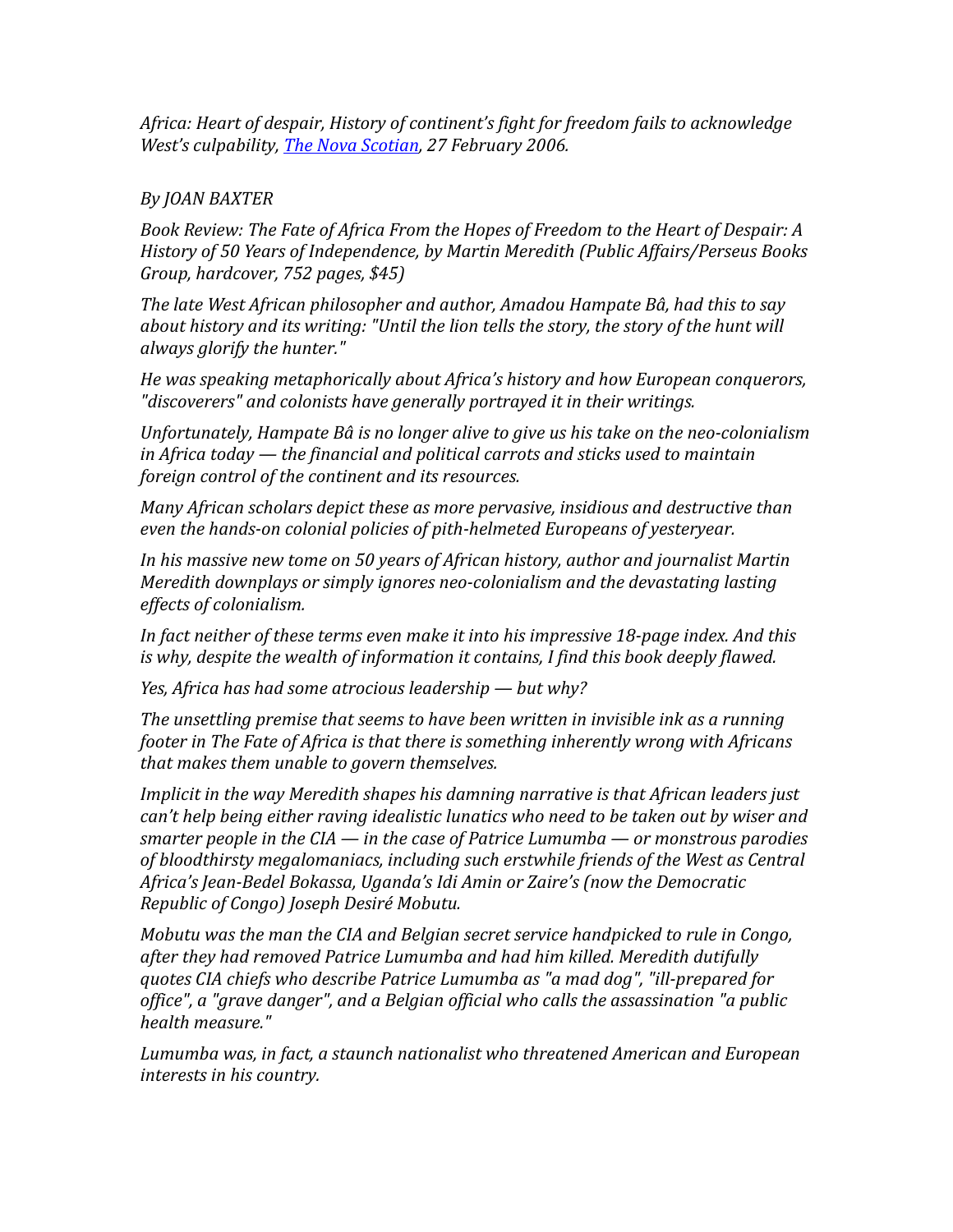*He spoke openly about taking control of some of his country's vast natural resources, which Europeans had been pillaging since the late 1800s, when Belgian King Leopold ran the Congo as his own private fiefdom, orchestrating the plunder of ivory and rubber that resulted in the deaths of more than 10 million people.* 

*Mobutu continued in the tradition of his idol, King Leopold, plundering his country for 32 years.* 

*In all that time his "friends" in Washington (including the Bush family) and in Europe coddled and supported him.* 

*And while Meredith seems to enjoy portraying in minute detail Mobutu's grotesque excesses, he notes only as an aside the Western help in making and maintaining the kleptomaniac. And he draws the illogical conclusion that the United States and Belgian interference in and military support for Mobutu, were "to keep the Congo from disintegrating."*

*And this is just one small example of how dismissive Meredith is of nefarious and self-serving Western kingmakers meddling in African affairs that have helped turn the continent into what he has decided is the "heart of despair."* 

*Despite its long-winded and all-encompassing title that suggests this is the definitive tome on post-independent Africa, and despite its impressive 27-page bibliography, Meredith is highly selective in what he decides to cover, how he covers it and also in what he decides to ignore, or gloss over because it does not fit well with his dogged determination to portray Africans as hopeless and the West as purely noble and benevolent.*

*Unlike Stephen Lewis in his passionate book, Race Against Time, Meredith would have readers believe that all those coups to get "friendly" leaders in place, the loans to those corrupt (but friendly!) leaders that led to massive and unfair debt, and secret arms deals that led to horrendous conflicts, were just charitable measures to help save Africans from themselves.*

*Certainly, African elites have much to answer for, but they are largely made and sustained by elites abroad whose interests they serve.* 

*This balance of blame is missing in Meredith's analysis.*

*Most telling of all is that there is not a single word in this 752-page volume about the late Thomas Sankara, president of Burkina Faso from 1983 to 1987.*

*Sankara is revered today across Africa as the kind of leader the continent had been waiting for. He was a leader who did not conform to the negative fat-cat stereotypes Meredith reinforces.*

*He was assassinated in a coup covertly supported by both Washington and Paris, who viewed him as a dangerous upstart because his revolutionary ideas of grassroots made-in-Africa development were starting to spread — and threaten Western interests — on the continent.*